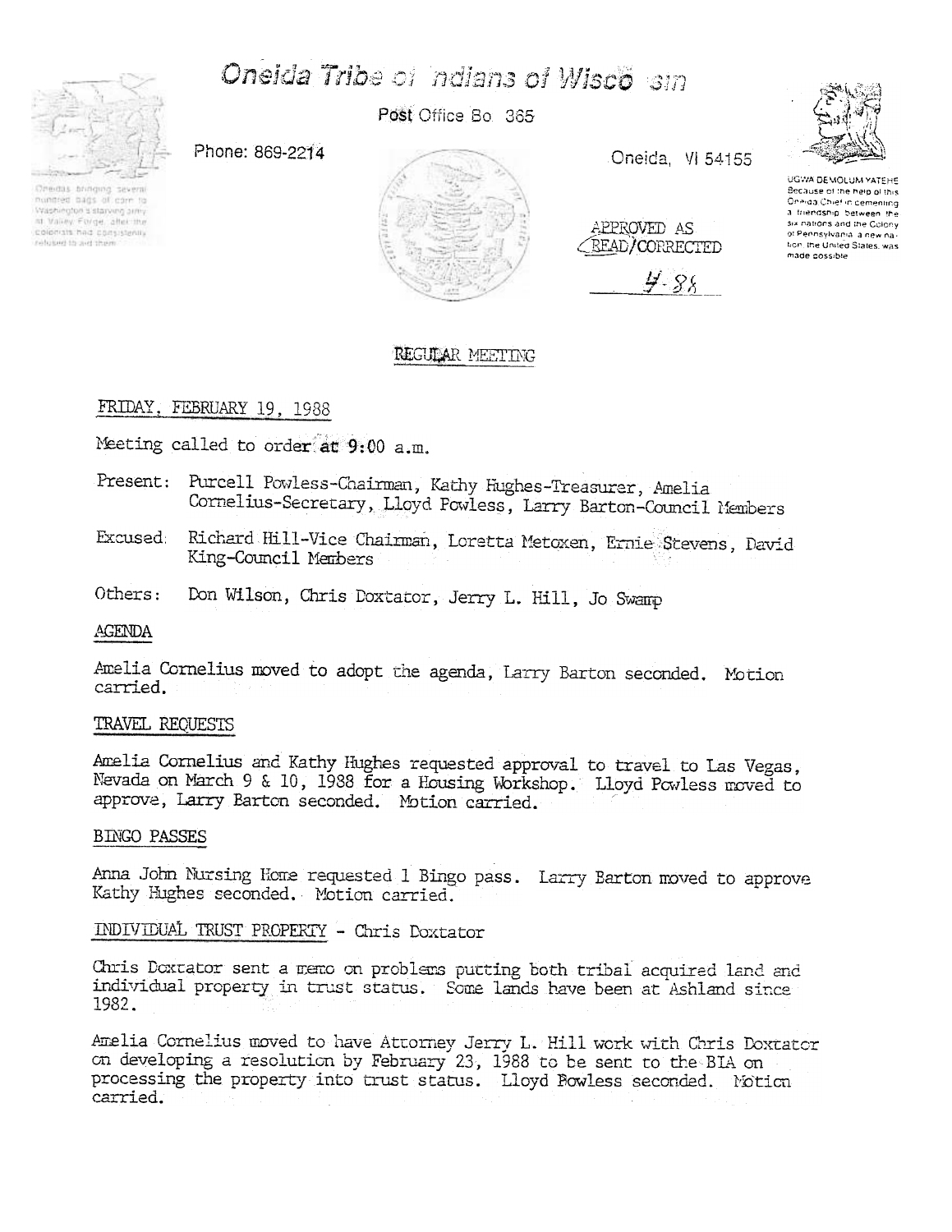ONEIDA TRIBE OF INDIANS OF WISCONSIN REGULAR MEETING - FEBRUARY 19, 1988 Page 2

#### VACATION REQUEST

Kathy Hughes is requesting approval for vacation on March 3 - 8, 1988 melia Cornelius moved to approve, Lloyd Powless seconded. Motion carried.

#### TRAVEL REQUESTS

Rick Hill and Loretta Metoxen are requesting approval to attend the A Environment & the Law Conference in Denver, Colorado on February 24 -1988. -281

Loretta Metoxen is also requesting approva to travel to Washington, O.C. on March  $1 - 6$ , 1988 for NCAI meeting.

Lloyd Powless moved to approve the travel requests Kathy Hughes seconded. Motion carried.

GAMING REFORT OF FEBRUARY 17, 1988 - Xon Wilson

#### Bingo:

- More agressive advertising. Study use of the work "Bingo"
- Work with hotel on holidays or special events
- Vary format for bashes and timing of marathon games
- Try Smoke Free, Beginners Sessions and Late Birds "Winner Takes All"
- consider space, Vegas Night, Computer Bingo
- Alma, Carol and Bob to develop marketing plan for draft by May 2, 1988

## Pull Tabs:

- Gene Schmechel to check on licensing requirements to sell tabs to other Tribes, Churches, Service Clubs, Etc. Check to see if we can use this to lower the cost of our tabs.

Pat Misikin to develop breakdown of tab sales by 25c, 50c, \$1.00 categories and numbers of machines of each

#### Video Games

Jerry Hill will pursue Attorney General opinion on the various types of Video Gaming Machines.

Recommend purchase of five (5) Video Bingo machines with customized faces at a cost of \$15,600 as soon as possible. Location of these machines will be determined before delivery.

#### Lottery:

Recommend developing a Tribal Lottery based around Computer Bingo and tickets sold at all Tribal Cutlets. A marketing plan is to be developed by March 7, 1988 or sooner. Carol Silva will work with Alma Webster, Pat Misikin and other committee members to develop. Preliminary projection place start-up at April 1, 1988.